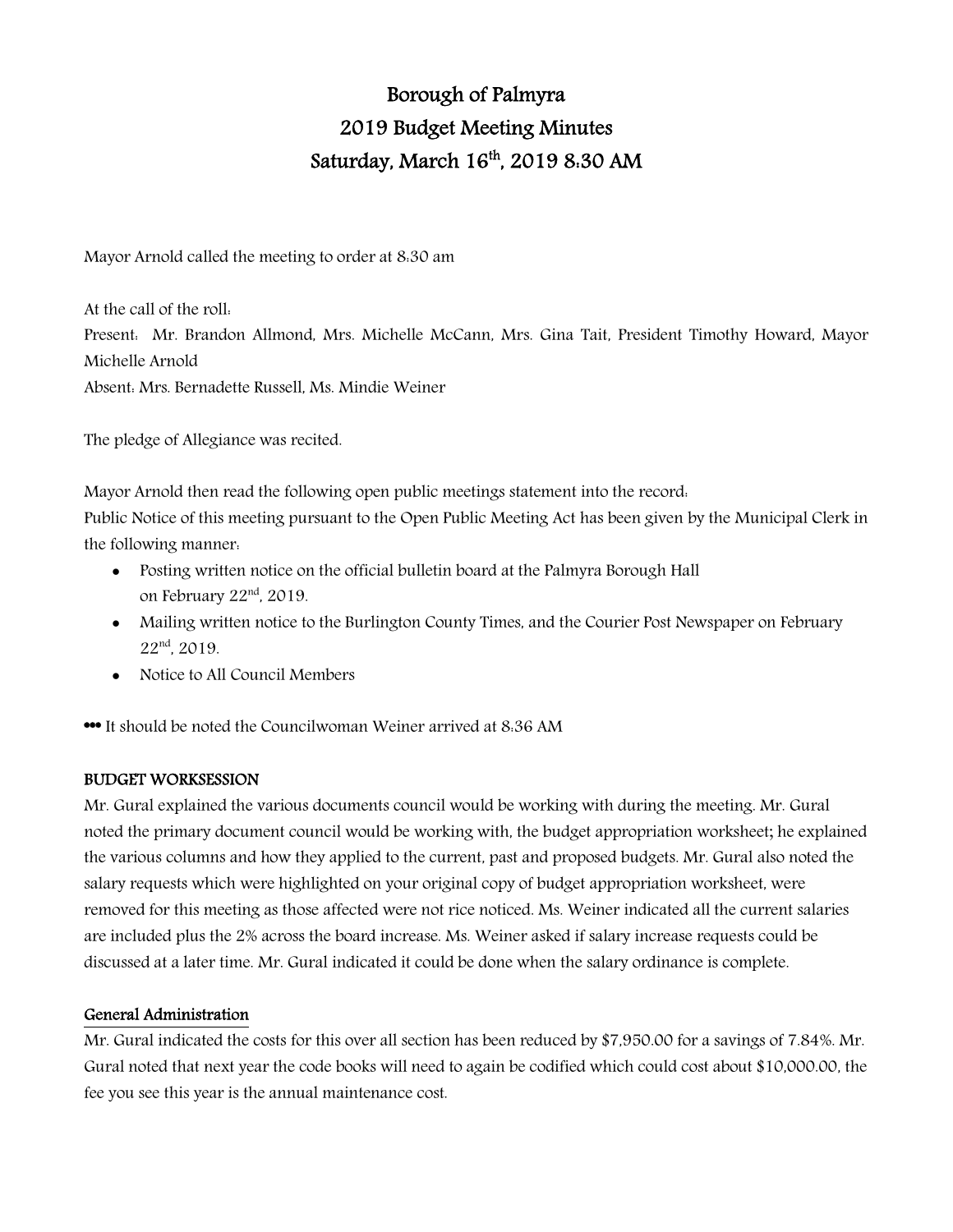# Mayor & Council Miscellaneous

There was some discussion regarding mayor and council salaries and the differing amounts due to some taking increases and other not. Mr. Gural asked that it be addressed prior to the salary ordinance being adopted so those salaries are more constant and not so confusion regarding who is getting paid what. Mrs. Tait inquired about Borough Council eliminating their cell phones. Mayor Arnold indicated no. Mayor Arnold indicated she would not give up her phone and warned council about the use of personal cell phones to conduct Borough business. Discussion ensued regarding those phones and how much they are used. Ms. Weiner indicated she felt the governing body did not need cells phones and neither did the Mayor. She indicated she only gets calls from solicitors and felt it was a waste of money. President Howard indicated the Mayor could keep her phone but did not feel as though council needed phones.

Mrs. Tait made a motion to get rid of the Borough Council Cell Phones still allowing the Mayor to keep her phone. President Howard second the motion.

# At the call of the vote:

AYES: Mr. Allmond, Mrs. McCann, Mrs. Tait, Ms. Weiner, President Howard NAYS: none ABSENT: Bernadette Russell

# Borough Clerk

Mr. Gural noted a slight increased to this overall section due to the increase in legal notice publications.

## Elections

Mr. Gural indicated no significant change in this section and we pay what the County bills.

#### Financial Administration

Mr. Gural noted a slight decrease of \$500.00 in this section.

## Collection of Taxes

Mr. Gural noted a slight decrease in this section.

#### Assessment of Taxes

Mr. Gural noted there is a significant increase, up \$3,500.00, due mostly to the requirements of the Borough for compliance with county requests.

#### Legal Services & Costs

Mr. Gural indicated a new line item was added this year for tax appeals as a significant number of them were filed and some we filed challenges to.

#### Engineering Services

Mr. Gural indicated the engineering fees are up and that is primarily driven by the need for property maintenance/ structural investigations.

#### Grants & Planning

Mr. Gural indicated this section is up slightly due to redevelopment support.

# Land Use

Mr. Gural indicated no significant changes in this section.

#### Construction Code Official

Mr. Gural indicated no significant changes in this section.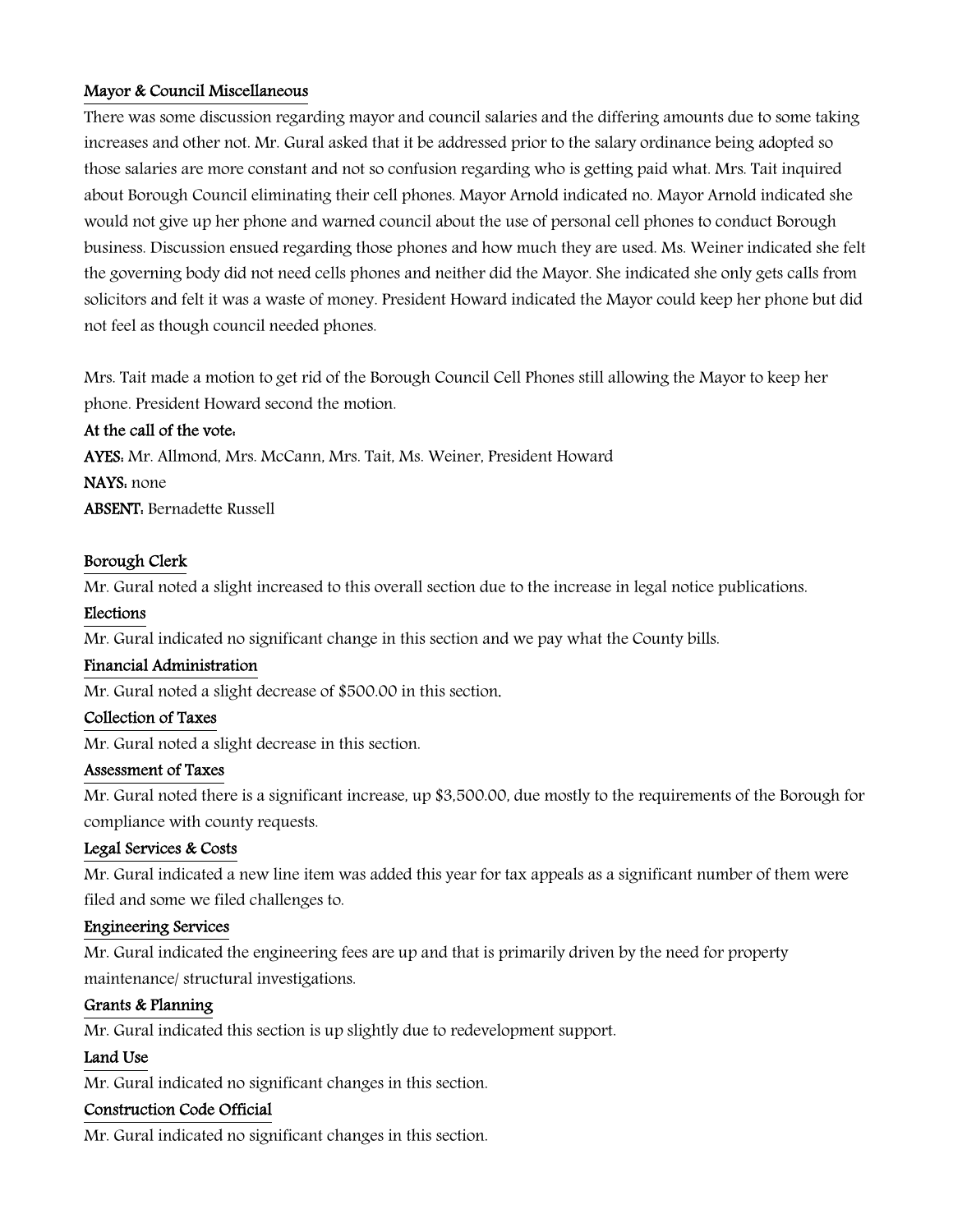## Code Enforcement

Mr. Gural indicated no significant changes in this section.

#### Insurance

Mr. Gural indicated no major changes in this section, but noted a reduction in Group Insurances: Health NJSHBP in the amount of \$25,815.00.

## Police Department

Mr. Gural noted the police department salaries are mostly driven by contract. Mr. Gural noted the Safe and Secure grant we will be receiving in the amount of \$39,485.00, was also included as an offset to the police department salaries & wages. Discussion was had regarding the police overtime, detective stipend, and the new digital evidence tech position. . Ms. Weiner inquired about the digital evidence tech position and if we really need it or can it wait. Chief stated no, this was mentioned last year and is really needed as the work load has increased significantly. The Police overtime budget line item was also reduced by \$10,000.00 making it \$74,868.00. Mr. Gural stated in the other expenses two items need to be discussed. Mr. Gural stated last year we began leasing sedans instead of buying SUVs via the capital budget which is why there is an increase in vehicles. Mr. Gural noted we have to budget for sedans because they cannot be included in the capital budget as they do not have a five year life expectancy. Discussion regarding the police accreditation program was had noting that the JIF Insurance Agency strongly encourages and make a reimbursement to the Borough for those efforts. Mr. Gural indicated it is a 13 or 14 month process. Mayor asked if it would be helpful with employee retention. Chief Pearlman indicated he didn't think so as everyone was having a problem with retention due to the 2% cap. Weiner does this have to happen every year. Chief Pearlman indicated the \$39,900.00 would not have to be paid every year, only the initial year but the program does have to be keep updated and there would be fees however not as costly as the initial cost. There was some additional discussion regarding the program and the requirements to complete the accreditation. Mr. Gural noted a slight increase in the school crossings guards' salary, related to New Jersey sick leave law. Mrs. Tait asked why there is a significate increase in the police communications and phones. Chief Pearlman indicated he had to increase the Comcast internet service due to requirements from the prosecutor's office and our current upload speeds. Chief Pearlman also noted the police department detectives currently have flip phones and they need to have smart phones due to the field work being done. Chief Pearlman indicated to access the security cameras in the school we have to access them thru a tablet, Chief Pearlman indicated there will be only two on street at a time.

#### Emergency Management

Mayor Arnold and Mrs. Tait requested \$750.00 be placed in the salary line for the OEM executive director. Mr. Gural indicated once the proper notifications have been made additional discussion will be had regarding whether it will be paid.

#### Aid to Fire Company

Mr. Gural explained the lease agreement with the fire company how it was handled last year and how it is moving forward. Mr. Gural noted the line item would remain at \$15,000.00 as was previous given by donation

## Aid to Volunteer Ambulance Company

Mr. Gural noted we give the same donation to the Ambulance Association every year, as they do not charge our residents fees they only charge insurance companies. Amount budgeted is \$2,500.00 annually.

# Fire Department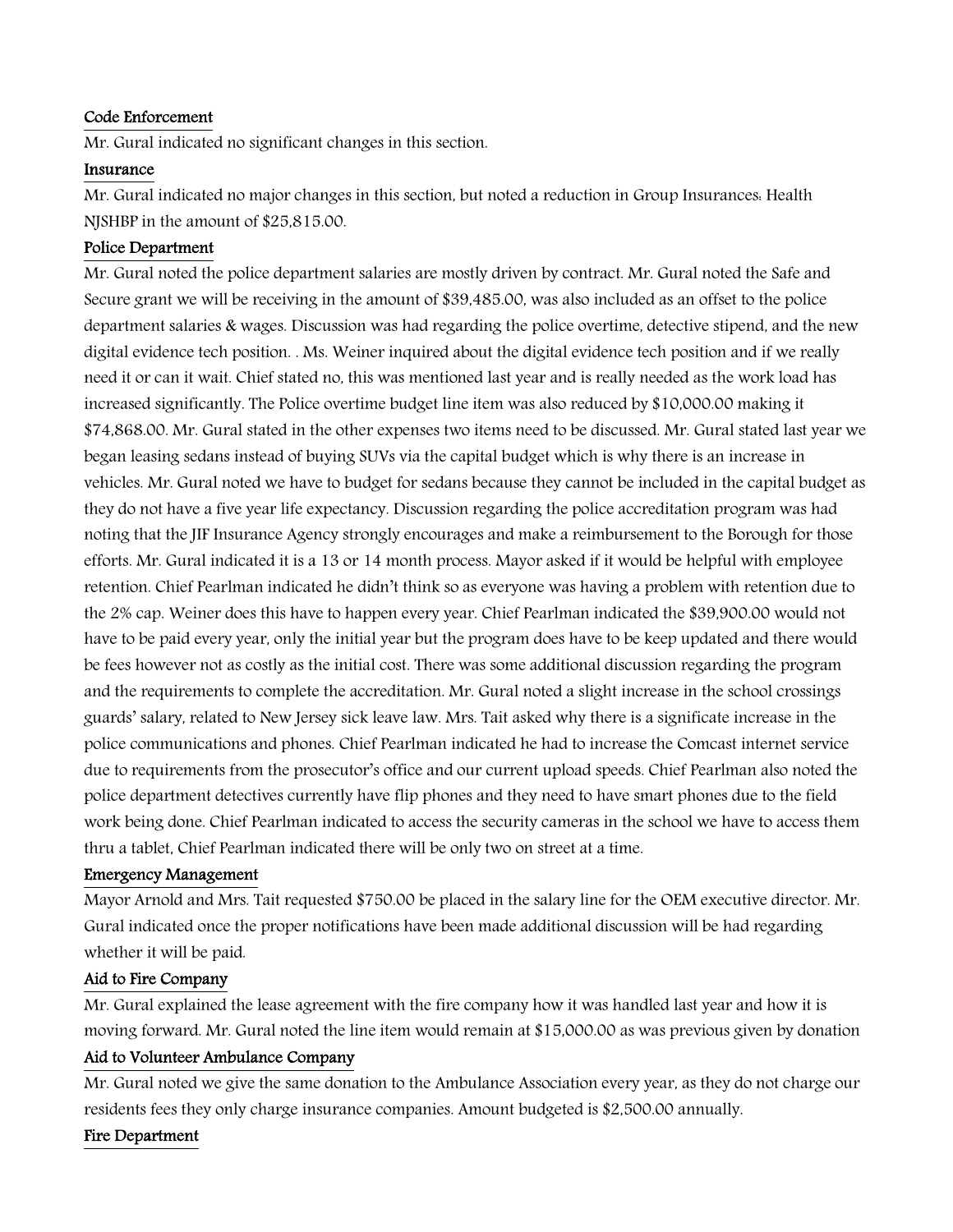Mr. Gural indicated there are no significant changes

#### Uniform Fire Safety

Mr. Gural indicated there are no significant changes

#### Borough Prosecutor

Mr. Gural indicated there are no significant changes

## Streets & Roads – Public Works

Mr. Gural indicated somethings were realigned in this category this year, however there are no significant changes. Mr. Gural noted however operating expenses are down two thousand dollars and two cell phones were cancelled. Mr. Gural also noted \$3,500.00 was allocated for railroad landscaping.

## Solid Waste Collection

Mr. Gural indicated this is contractual.

## Public Buildings and Grounds

Mr. Gural indicated some money must be allocated to go to the recreation trust account/fund to pay the salaries of the staff in the community center. Mr. Gural indicated there is an overall slight reduction.

## Shade Tree

Mr. Gural indicated the line item for shade tree miscellaneous sidewalk repair was reduced by \$4, 300.00. The Borough only spend \$5,700.00 last year and that is about what we have been spending every year.

## Vehicle Maintenance

Mr. Gural indicated there are no significant changes

## Condominium Services Law

Mr. Gural indicated there are no significant changes

# Board of Health

Mr. Gural indicated there are no significant changes

## Animal Control

Mr. Gural indicated there are no significant changes, contractual

# Parks & Recreation

Mr. Gural indicated this is pretty straight forward however we do have a PCCPB donation request which is up significantly over last year. Mr. Gural explained the Palmyra Community Center Program Board request, noting in 2017 their request was \$15,000.00 in 2018 it was cut in half to \$7,500.00, this year the request has been increased \$4,500.00 over last year to 12,000.00. Mayor Arnold indicated the request is for an additional \$4,500.00 and according to the financial reports they submitted they operated in the red last year by a \$-5,641.00.Mayor Arnold stated the PCCPB brought in \$16,863.00 in revenue and the Borough brought in \$19,000.00 in revenue from the Community Center rentals. Mrs. Tait inquired that \$19,000.00 in revenue is derived only from rental charges. Mr. Gural indicated yes. Mayor Arnold indicated she did not want to increase the donation, indicated it would have been nice if someone from the community center program board can before us and explained how successful or not the programs were which they ran. Mayor Arnold indicated she would like more information regarding how the programs are and were run. Mayor Arnold asked why we would give them more money when they are running in the red. Ms. Weiner stated she was not on the board however use to be the program director. Ms. Weiner indicated part of the funding requested from the Borough is to compensate for the classes being offered and to make them affordable to people. Mayor Arnold indicated she would like more information regarding which classes were successful and which were not and why. Mayor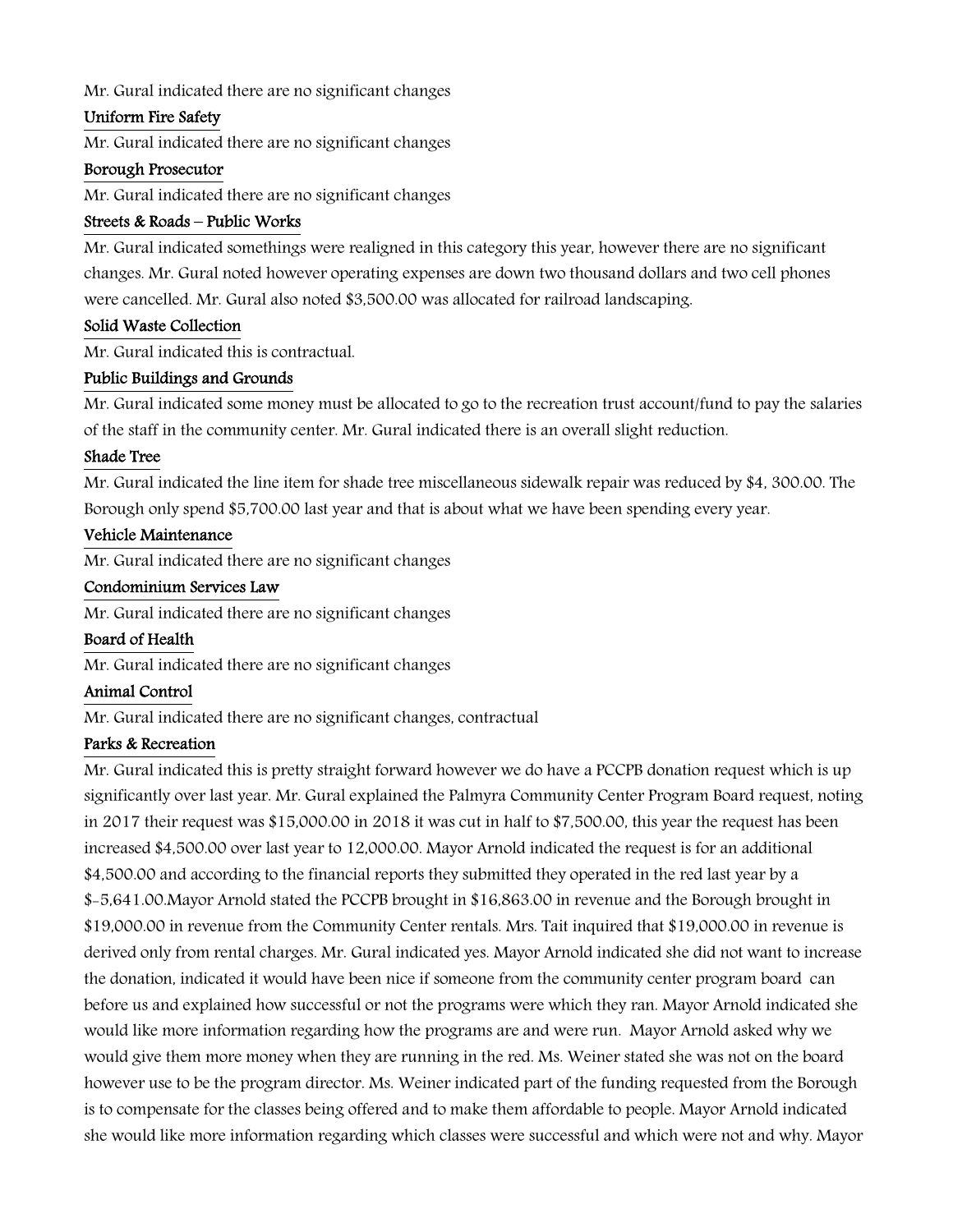Arnold noted the program director is being paid \$8,667.00 which is more that the Borough contributed last year and that item alone could be cut significantly or all together. There was some additional discussion. Mrs. Tait indicated do you want to give just the \$7,500.00. Mayor Arnold indicated she did not want to cut them out completely however it is hard to justify when they are running in the red almost \$6,000.00 and are paying a coordinator over \$8,500.00. Mrs. Tait stated we can budget the \$7,500.00 for now and have them come and speak with us regarding the program and decide what to give at that point. Mayor Arnold indicated that was a good idea. President Howard stated he cannot see giving them more money when they are running in the red, some changes need to be made.

#### Education Functions

Mr. Gural indicated this is a donation to the library, which is outside CAP.

## Community Youth Recreation

Mr. Gural indicated here are some other donation requests for summer recreation program, post prom, high school senior's graduation awards and Catholic Charites. There was some additional discussion regarding various programs and it was agreed to change the \$10,000.00 donation to \$6,000.00 for the Summer Rep program. There was some additional discussion regarding how helpful the school nurse is allowed to be due to other laws. Ms. McCann indicated she would be more than happy to help where ever she can in communicating with the school.

Ms. Weiner indicated she wanted to return to the PCCPB Director position; she is aware that it looks like a lot of money to pay a director of the program on paper however as someone who has done that job it is very difficult, time consuming, stressful job. Mr. Allmond asked why there was such a significant drop in the request from the first year. Ms. Weiner explained when the program began the Borough gave the Board a \$15,000.00 donation to start and the Board was to create programs for the resident of the community and work towards becoming self-sufficient. Ms. Weiner indicated the first year learning and they were responsible and had money left over so reduced the request the following year, last year was not so good so they are asking for more. Mr. Allmond indicated that's a huge difference and did not want to give them everything they requested, he felt they need to come within their constraints and find a good balance. There was some additional discussion regarding the program and previous donations.

#### Contribution to Tri-Boro Senior Citizen

Mr. Gural indicated he received the same dollar amount request of \$6,000.00 dollars, from the outgoing Senior Co- Presidents as the incoming new Senior Club President. Mr. Gural indicated we need the operating agreement and financial from the senior group. Mr. Gural indicated he budgeted the request but the remaining paperwork needed to be completed before the request could be completed. Mrs. Tait indicated the seniors need to provide the additional information before the request can be fulfilled. Mr. Gural indicated all paperwork must be submitted and all will be submitted to the governing body for approval before any funds are disbursed.

## Accumulated Sick Leave Compensation

Mr. Gural indicated the line is used to pay people when they retire.

#### Celebration of Public Events

Mr. Gural indicated the Halloween Parade is requesting \$4,000.00 an \$1,000.00 increase over the 2018 request, also we have a request from the fire department for Palmyra Day for \$2,010.00 for the tent, portable toilets and band etc. Mr. Gural indicated the Public events line item is up because money was added for the mural. Mr. Gural also noted we previously approved for outdoor displays, which was used for snowflakes. Mr.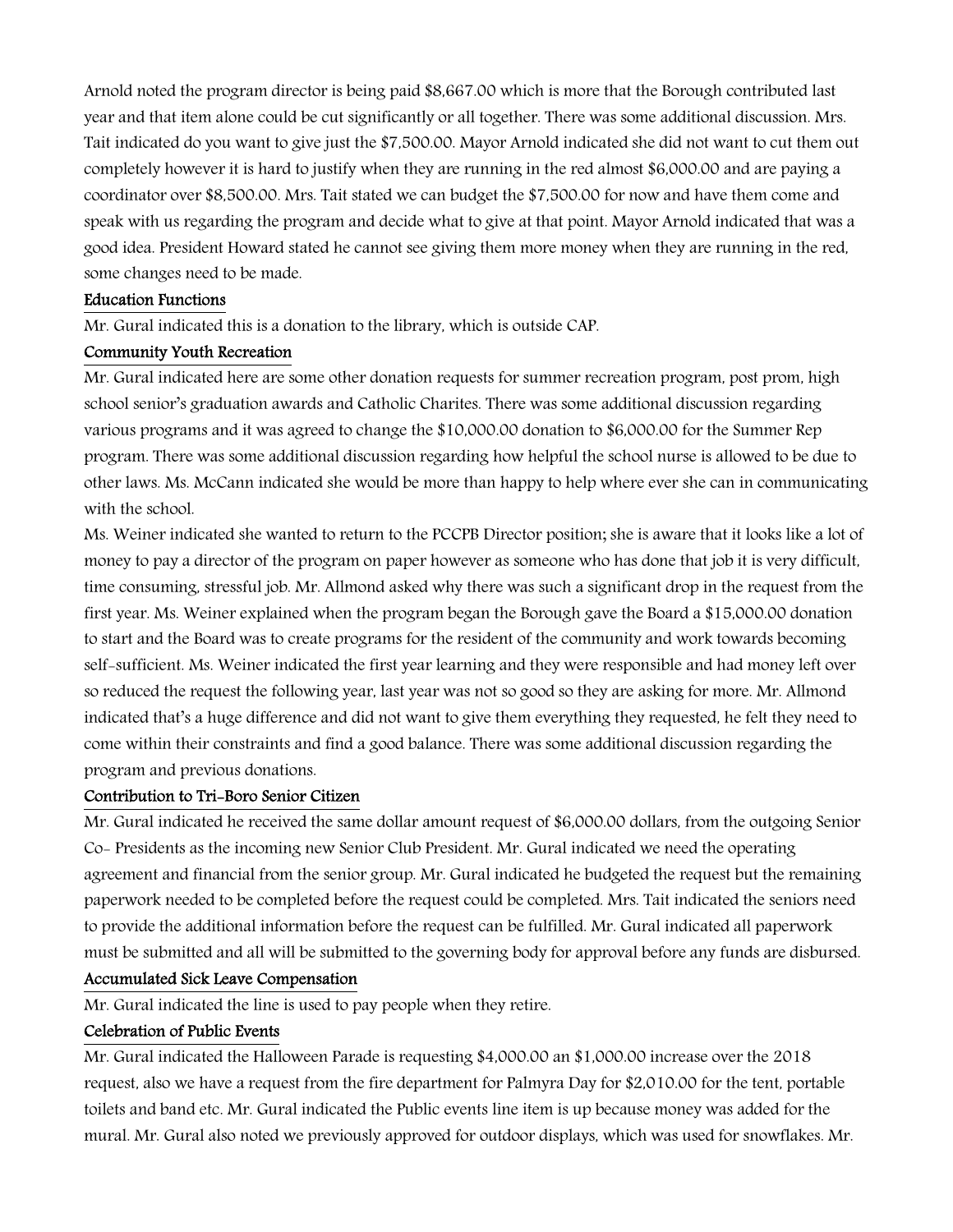Gural indicated there is \$13,000.00 in the capital budget available for the banners, etc. Ms. Weiner indicated she felt the line item should stay at \$10,000.00 instead on \$11,500.00, Mr. Gural explained how he derived at the number indicated he cut it \$1,000.000 and then added the \$2,500.00 deriving at the \$11,500.00. Mr. Allmond indicated he felt \$10,000.00 would be good. Council agreed and the \$11,500.00 was changed to \$10,000.00.

# Utility Expenses & Bulk Purchases

Mr. Gural stated they next series of line item is the utilities and there are what they are. He however noted the phone system where there is a significant reduction due to the new phones which were installed last year.

# Landfill and Solid Waste Disposal Costs

Mr. Gural indicated were up slightly due to another increase we anticipate.

# Statutory Expenditures

Mr. Gural indicated the next few are statutory and there is a slight reduction in the PFRS however DCRP is up slightly due to additional part-times which were added.

# Municipal Court

Mr. Gural indicated there are no significant changes however it is down a little with Tracy McGill returning her cell phone.

# Capital Improvements

Mr. Gural stated he was suggesting adding an additional \$50,000.00 to the existing \$315,000.00 current capital budget this year.

# Municipal Debt Service

Mr. Gural indicated the \$375,000.00 is principal payments for bond anticipation notes. Mr. Gural explained how pro-active we are in regards to handing debt and the payment of debt. Mr. Gural noted the deferred charges for the upcoming codification project of \$1,900.00 which is done every year over a five year period to provide funding for that project.

# Reserve for uncollected taxes

Mr. Gural noted the \$610,152.41 dollars that must be appropriated for uncollected taxes. Mr. Gural stated these funds must be appropriated for the School taxes and County taxes, as they must be paid whether we collect them or not.

Mr. Gural stated the grand total of appropriations is \$8,752,377.41. Mr. Nehila indicated when we started working with the budget this morning the tax rate increase was 2.1cents, with the cuts and changes made we are currently at 1.625 cents. Mr. Nehila indicated that the yearly cost to the taxpayer would be; when we began \$30.79 now, it is down to \$23.74 increase on the year. Mr. Nehila indicted the percentages are, began at 1.7% and currently at 1.31%. Mr. Gural indicated he felt the percentage should be 1.5% remembering the tax levy cap is 2% that taxes can be raised every year.

Mr. Gural indicated the can be done by keeping the reductions made but reducing the amount of surplus we would use.

Mr. Gural explained when we started today we anticipated the use of total \$1,375,000.00 in surplus. Mr. Gural indicated 950,000.00 for offset of tax levy plus \$375,000.00 to pay against debt and \$50,000.00 for capital improvement appropriations. Mr. Nehila indicated if we use \$10,200.00 less of surplus it would bring us to a 1.49% tax increase or \$27.00 increase on the yearly assessment, which would be \$6.75 on the quarter, or \$2.25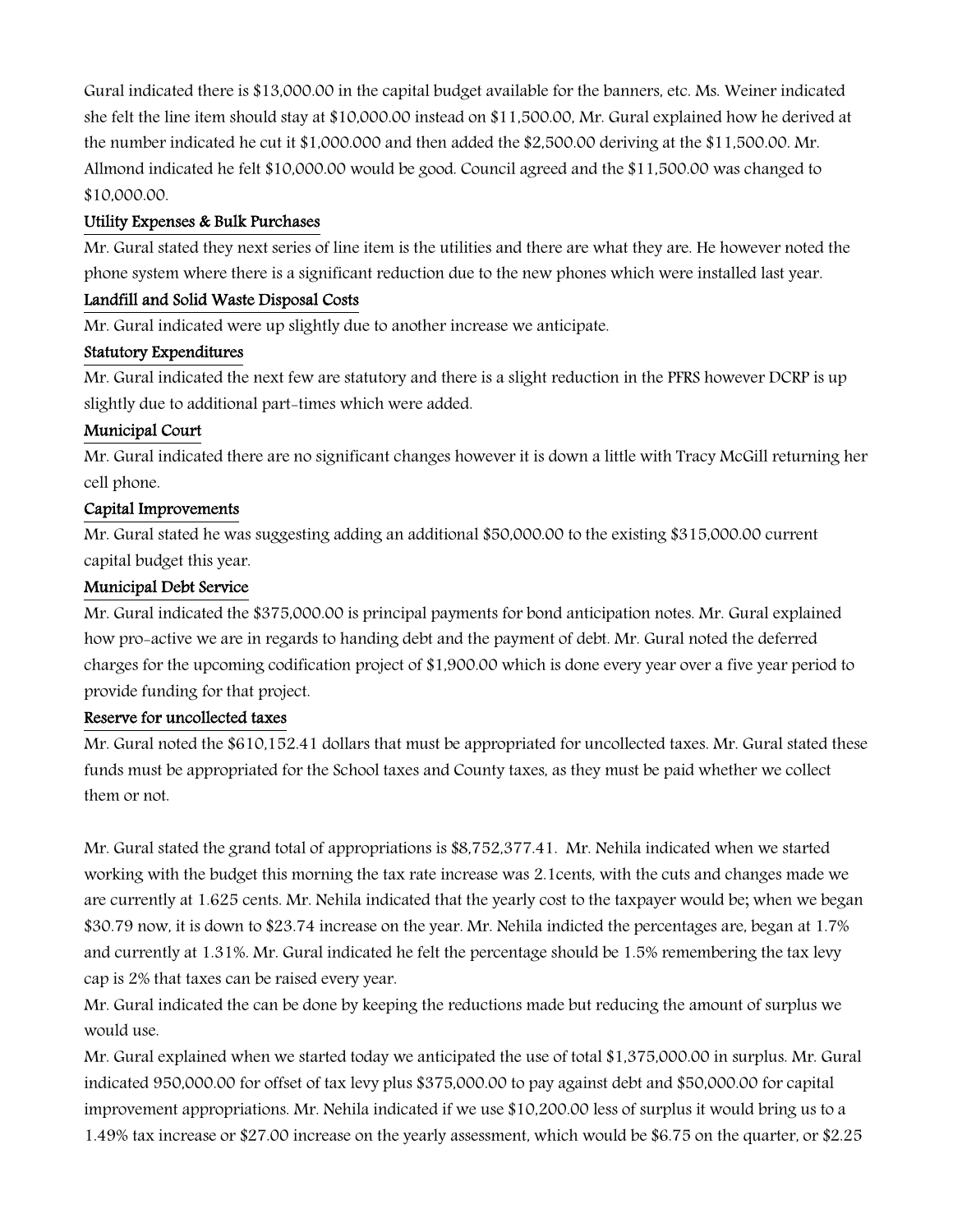per month. There was some additional discussion regarding use of surplus, our debt service, upcoming projects and their cost and the financial health of the municipality. Ms. Weiner asked when we start putting money into surplus to fund the various projects we decided to do. Mr. Gural indicated we are putting in \$50,000.00 this year. There was some additional discussion regarding capital improvements and the capital budget with Mr. Gural explaining the various components of planned purchases of the capital budget and plan.

## Sewer Utility Budget Appropriations

Mr. Gural indicated the salaries are reduced a bit as the superintendent was not replaced and a portion of some salaries are no longer being charged to this account. Mr. Benson also returned his cell phone. Mr. Gural indicated the sewer budget is \$1.8 million and there is a slight reduction 3% or \$60,000.00 the lowest sewer budget since 2015.

## ORDINANCE ON FIRST READING

Ordinance 2019-02 An Ordinance to Exceed Municipal Budget Appropriation Limits and To Establish A CAP Bank (N.J.S.A. 40A:4-45.14).

Mayor Arnold asked for a motion to approve Ordinance 2019-02. Mrs. Tait made a motion to approve Ordinance 2019-02. President Howard seconded the motion.

At the call of the roll, the vote was: AYES: Mr. Allmond, Mrs. McCann, Mrs. Tait, Ms. Weiner, President Howard NAYES: None Absent: Mrs. Russell Ordinance 2019-02 was approved on first reading, public hearing to be held April  $15<sup>th</sup>$ , 2019.

#### RESOLUTIONS

Resolution 2019-107 Resolution Certifying Compliance of the Governing Body with the United States Equal Employment Opportunity Title VII of the Civil Rights Act of 1964 Mayor Arnold asked for a motion to approve Resolution 2019-107. President Howard made a motion to approve Resolutions 2019-107. Mrs. Tait seconded the motion.

At the call of the roll, the vote was: AYES: Mr. Allmond, Mrs. McCann, Mrs. Tait, Ms. Weiner, President Howard NAYES: None Resolutions 2019-107 was approved

Resolution 2019-108 Resolution Authorizing the Introducing of the 2019 Budget of the Borough of Palmyra.

Mr. Nehila indicated the 2019 Budget as introduced would be an increase in the tax rate of just under two cents or 1.846 cents which is a yearly increase to the average homeowner of \$27.00 or 1.49% over tax levy of last year. (\$6.75 per quarter or \$2.25 per month)